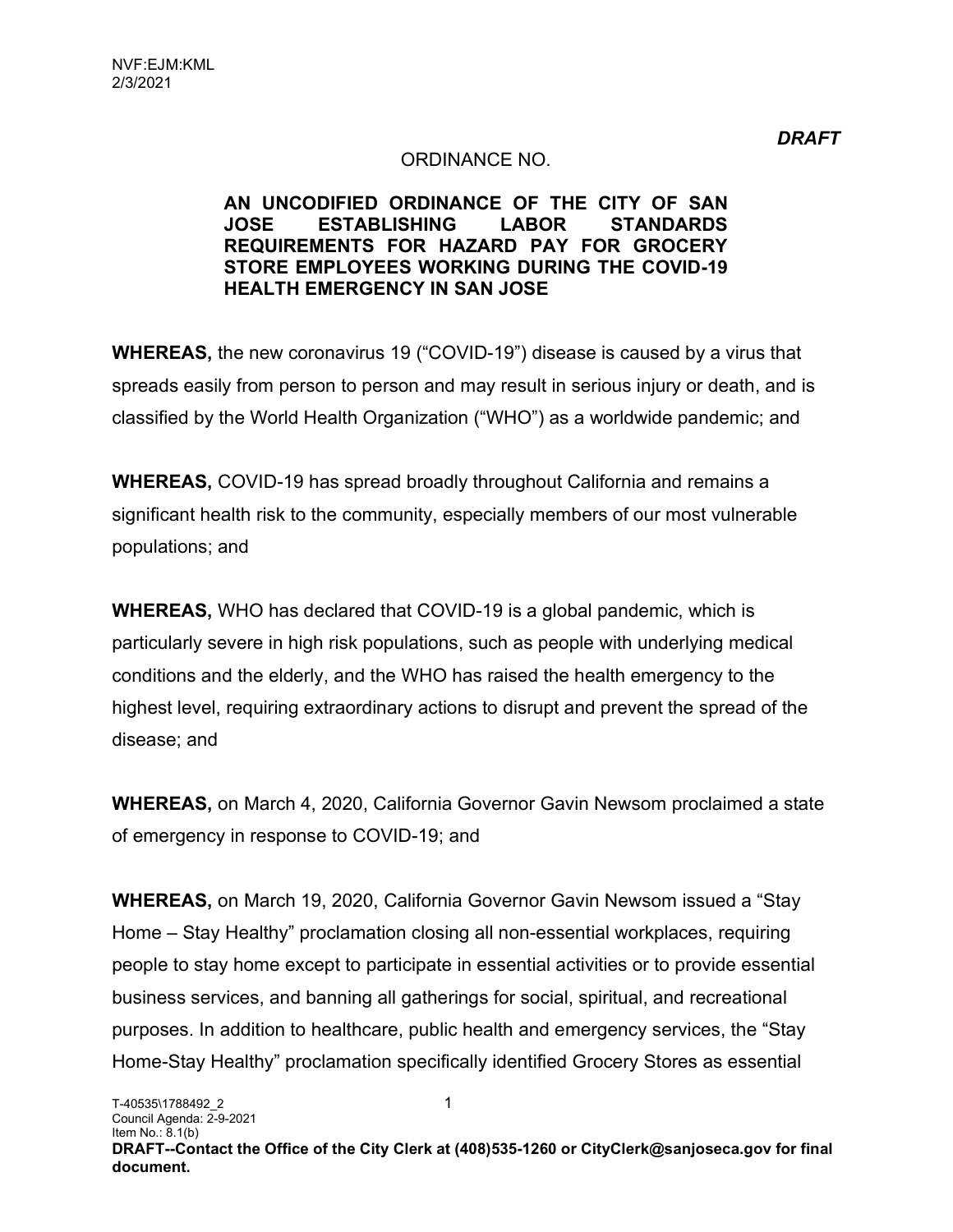businesses critical to protecting the health and well-being of Californians and designated their workers as essential critical infrastructure workers; and

WHEREAS, on December 3, 2020, California Governor Gavin Newsom extended the "Stay Home-Stay Healthy" proclamation and imposed a Regional Stay at Home Order; and

WHEREAS, on January 25, 2021, the California Department of Health and the County of Santa Clara lifted the Regional Stay at Home Order and announced that businesses, entities and individuals in Santa Clara County are subject to the purple tier of the State's Blueprint for a Safer Economy and a revised County Health Officer Order; and

WHEREAS, as of January 26, 2021, the World Health Organization Situation Report reported a global total of 98,925,221 cases of COVID-19, including 2,127,294 deaths; as of February 3, 2021, the State of California reported 3,294,447 cases of COVID-19 including 42,466 deaths; and as of February 3, 2021, the City of San José reported 68,097 cases of COVID-19; and

WHEREAS, Grocery Stores are essential businesses operating in the City of San José and serve as the main points of distribution of food and other daily necessities for residents during the COVID-19 emergency; and

WHEREAS, Grocery Store employees are essential workers who perform services that are fundamental to the economy and health of the community during the COVID-19 crisis. These employees interact with the public and have limited ability to engage in physical distancing; and continually expose themselves and the public to the spread of disease; and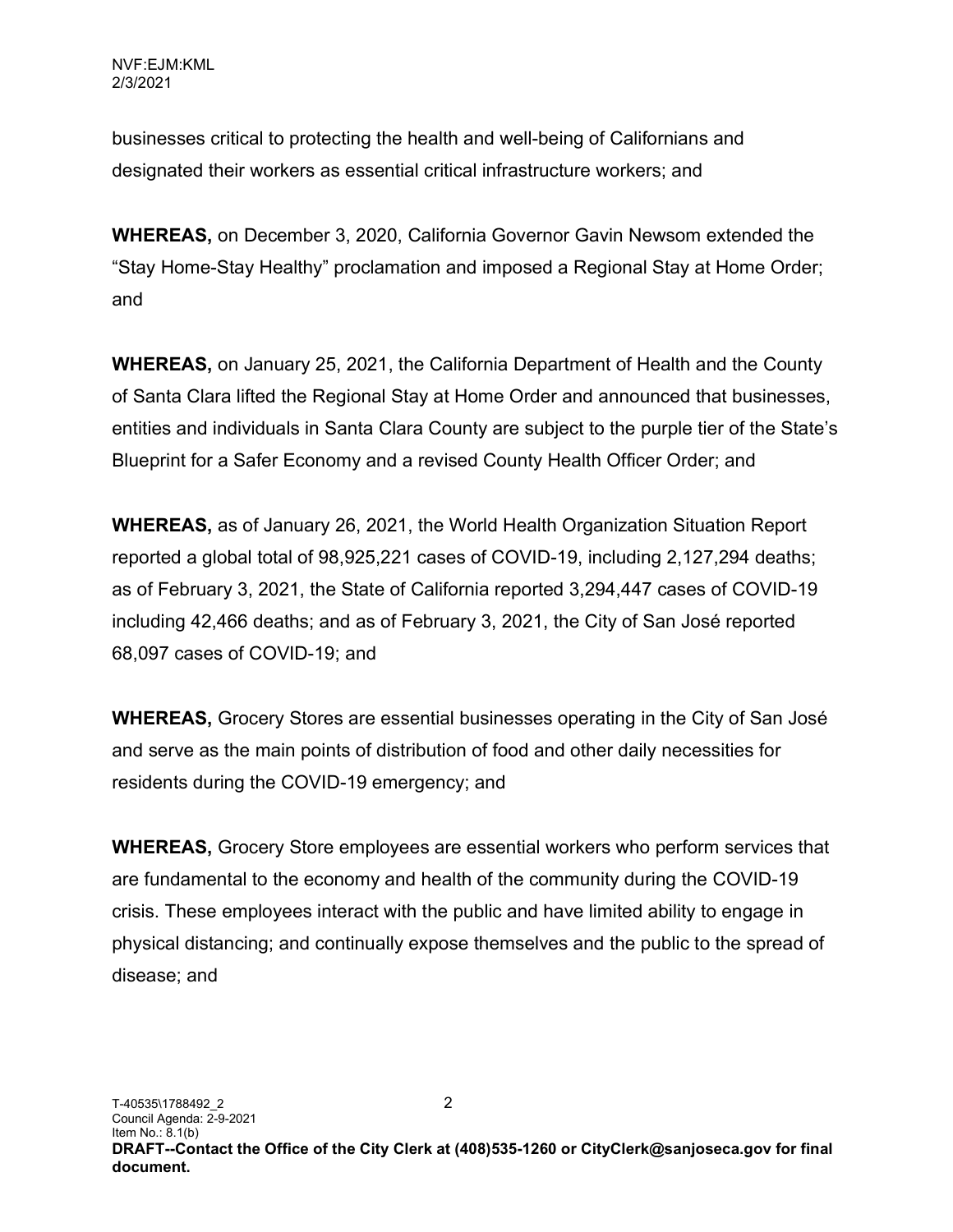WHEREAS, Grocery Store employees have been supporting grocery businesses' operations and facilitating community access to food during the pandemic, despite facing a clear and present danger of workplace exposure to COVID-19 and receiving limited or inconsistent additional pay in recognition of this hazard; and

WHEREAS, Grocery Store employees cannot choose to work from home and must come to work to perform their jobs, which can involve substantial interaction with customers and/or ventilation systems that could potentially spread the virus. They are wearing masks, trying as much as possible to social distance, performing safety protocols, and learning new skills to decrease transmission of the virus to protect themselves and the public; and

WHEREAS, hazard pay, paid in addition to regular wages, is an established type of compensation for employees performing hazardous duty or work involving physical hardship that can cause extreme discomfort and distress; and

WHEREAS, Grocery Store employees working during COVID-19 emergency merit additional compensation because they are performing hazardous duty due to the significant risk of exposure to COVID-19 while working. Grocery Store employees have been working under these hazardous conditions for months. They are working in these hazardous conditions now and will continue to face safety risks as the COVID-19 public health emergency presents an ongoing threat for an uncertain period, potentially resulting in subsequent waves of infection; and

WHEREAS, the continued availability of Grocery Stores is fundamental to the health and welfare of the community and is made possible during the COVID-19 emergency because Grocery Store employees are on the frontlines of this devastating pandemic supporting public health, safety and welfare by working in hazardous conditions; and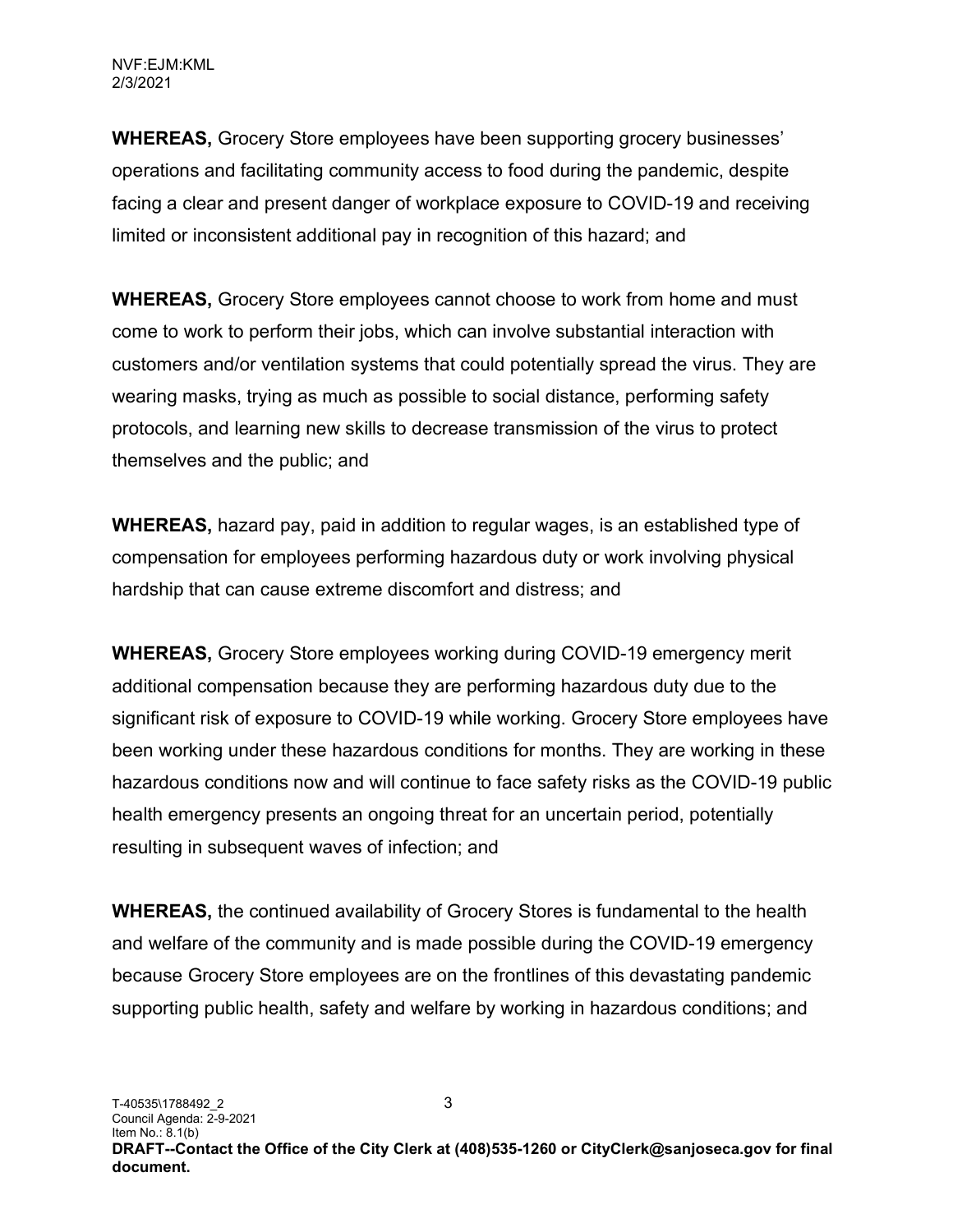WHEREAS, the Occupational and Environmental Medicine Journal published a study of the association between COVID-19 infection, exposure risk and mental health among a cohort of essential retail workers in the USA. In that study, the researchers found a considerable asymptomatic COVID-19 infection rate among grocery workers: Employees with direct customer exposure were five times more likely to test positive for COVID-19; and

WHEREAS, the Brookings Institute Report dated November 2020 reported the inequities between the windfall profits of retail businesses and their essential workers and found that while top retail companies' profits have soared during the pandemic, pay for their frontline essential workers, in most cases, has not; that the top retail companies in the analysis earned on average an extra \$16.7 billion in profit this year compared to last year; a 40% increase; that the 13 companies studied raised pay for their frontline essential workers by an average of just \$1.11 per hour since the pandemic began, a 10% increase on top of wages that are often too low to meet a family's basic needs; and

WHEREAS, establishing an immediate requirement for Grocery Stores to provide hazard pay to Grocery Store employees protects public health and welfare by insuring the stability of the food supply chain, supports stable incomes and promotes job retention by ensuring that Grocery Store employees are compensated for the substantial risks, efforts, and expenses they are undertaking to provide essential services in a safe and reliable manner during the COVID-19 emergency; and

WHEREAS, Section 606 of the City Charter does not require codification of this Grocery Store Employee Hazard Premium Pay Ordinance because it is temporary, and therefore, not a general ordinance in force; and

WHEREAS, pursuant to the provisions and requirements of the California Environmental Quality Act of 1970, together with related State CEQA Guidelines and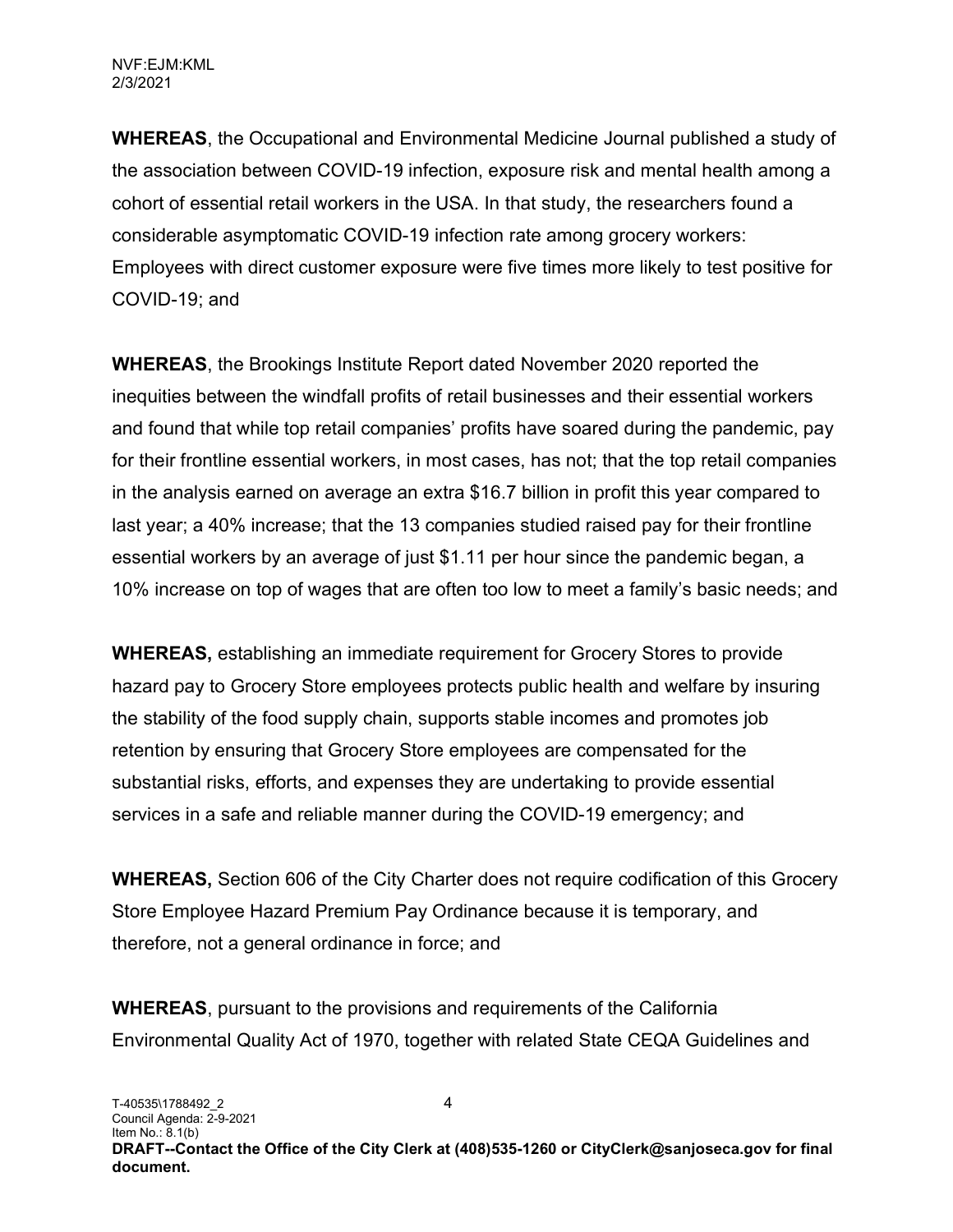Title 21 of the San José Municipal Code (collectively, "CEQA"), the Director of Planning, Building and Code Enforcement has determined that the provisions of this Ordinance do not constitute a project, under File No. PP17-008 (General Procedure and Policy Making resulting in no changes to the physical environment); and

WHEREAS, the City Council of the City of San José is the decision-making body for this Ordinance; and

WHEREAS, this Council has reviewed and considered the "not a project" determination under CEQA prior to taking any approval actions on this Ordinance;

NOW, THEREFORE, BE IT ORDAINED BY THE COUNCIL OF THE CITY OF SAN JOSE:

# SECTION 1. Title

This ordinance will be known as the "Grocery Store Employee Hazard Premium Pay Ordinance".

## **SECTION 2. Authority**

- A. This Ordinance is adopted based on the same powers pursuant to which the City adopted its Minimum Wage Ordinance in Chapter 4.100 of the San José Municipal Code, including Article XI, Section 7 of the California Constitution and Section 1205(b) of the California Labor Code.
- B. The City intends the enactment of this Ordinance to be an exercise of the City's general police powers to protect the public health, safety and welfare as those powers are set forth in State and Federal Law.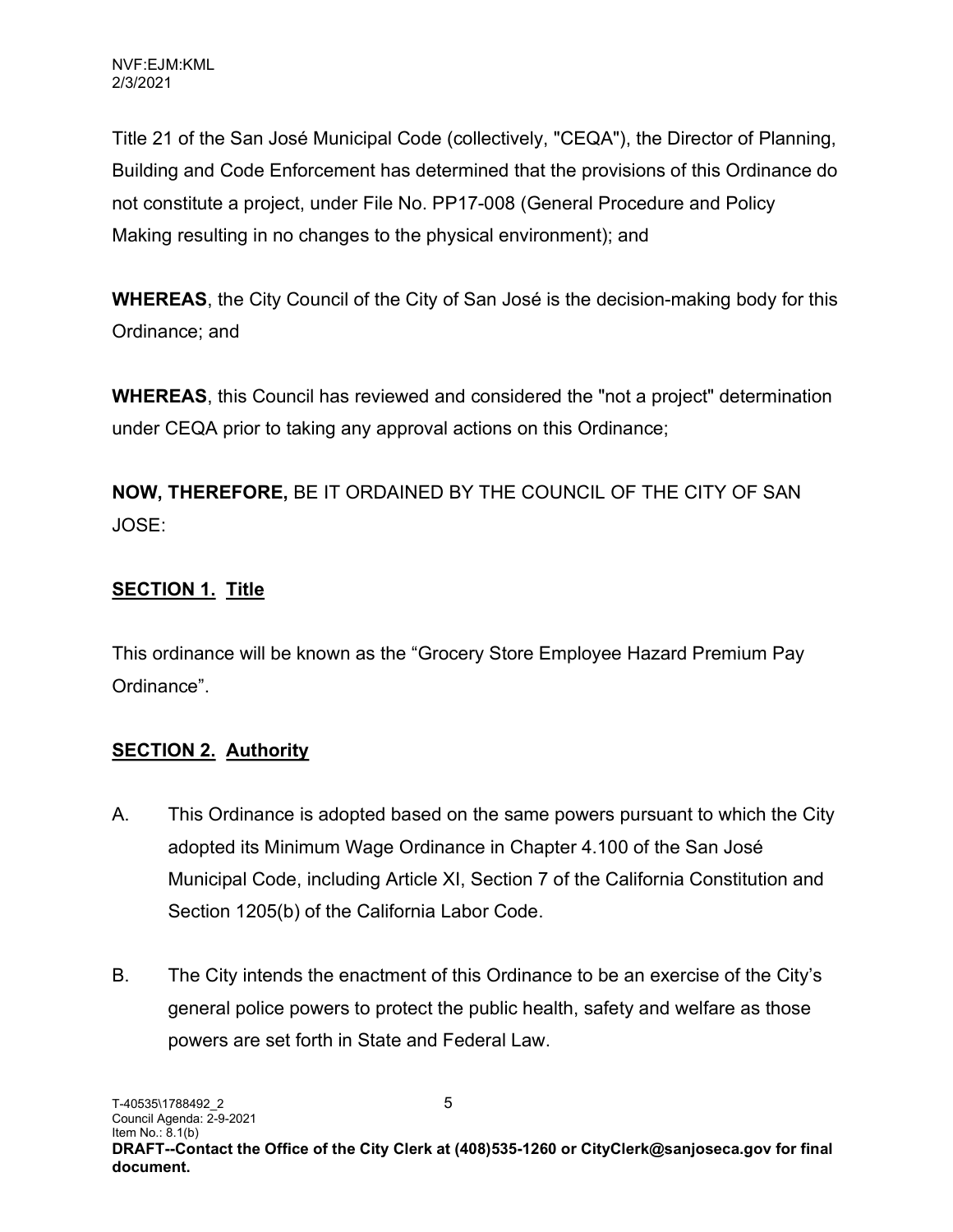#### **SECTION 3. Intentionally Omitted.**

#### SECTION 4. Effective Dates of the Ordinance

- A. This Grocery Store Employee Hazard Premium Pay Ordinance ("Ordinance") is effective thirty (30) days following the date of its adoption.
- B. This Ordinance will expire one hundred twenty (120) days from the effective date of this Ordinance.

#### SECTION 5. Definitions

The following shall apply to this Ordinance:

- A. "Base Wage" shall mean the hourly wage paid to Covered Employees as of the effective date of this Ordinance not including Hazard Premium Pay owed under this Ordinance or any "Employer-Initiated Hazard Pay".
- B. "City" shall mean the City of San José.
- C. "Covered Employer" shall mean:
	- 1. Grocery Store as defined herein, that employs three hundred (300) or more employees nationwide, regardless of where those employees are employed, including but not limited to chains, integrated enterprises, or franchises associated with a franchisor or network of franchises with Franchisees that employ more than three hundred (300) employees in the aggregate, regardless of where those employees are employed.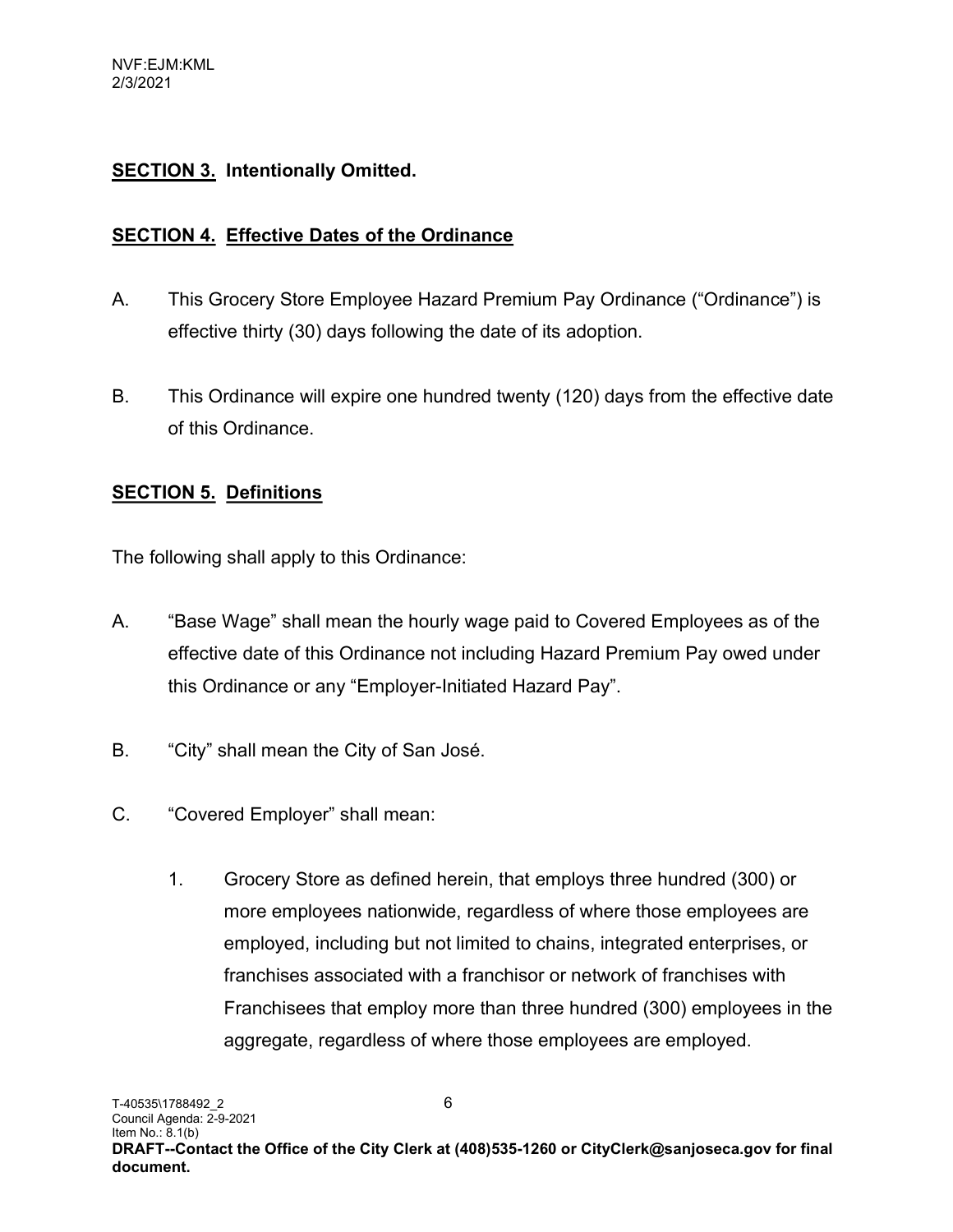To determine the number of Grocery Store's employees, the calculation shall be based upon:

- a. The actual number of employees per calendar week who worked for compensation during the pay period preceding the effective date of this Ordinance.
- b. All employees who worked for compensation shall be counted, including but not limited to:
	- i. Employees who are not covered by this Ordinance;
	- ii. Employees who worked inside the City;
	- iii. Employees who worked outside the City; and
	- iv. Employees who worked in full-time employment, part-time employment, joint employment, temporary employment, or through the services of a temporary services or staffing agency or similar entity.
- D. "Covered Employee" shall mean any person who:
	- 1. In a calendar week, performs at least two (2) hours of work for a Covered Employer within the geographic boundaries of the City; and
	- 2. Qualifies as an employee entitled to payment of a minimum wage from any Covered Employer under the California minimum wage law, as provided under Section 1197 of the California Labor Code and wage orders published by the California Industrial Welfare Commission.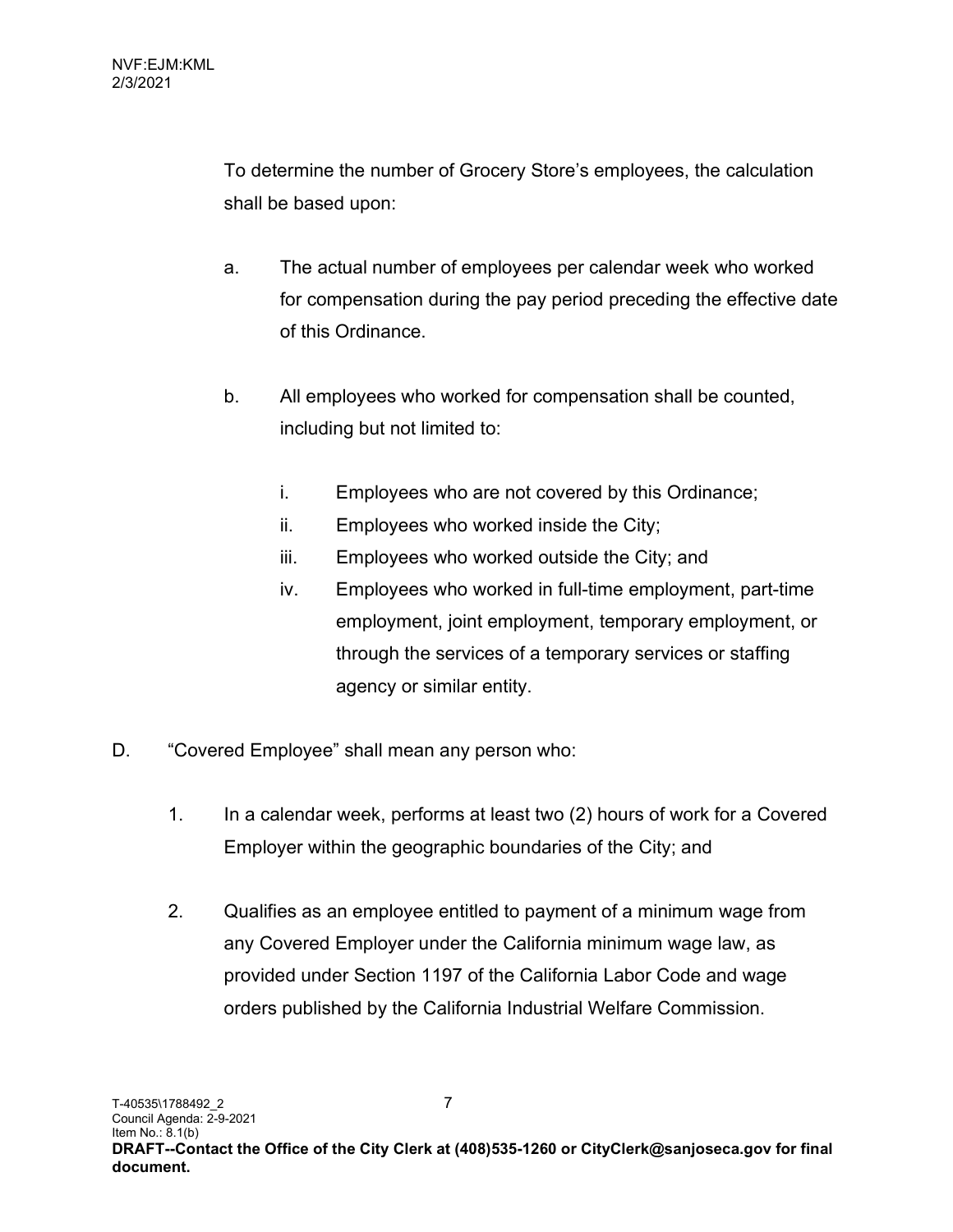- E. "Employer Initiated Hazard Pay" shall mean any other premium hourly rate already paid by a Covered Employer solely to compensate Covered Employees for working during the pandemic.
- F. "Franchise" means a written agreement by which:
	- 1. A Person is granted the right to engage in the business of offering, selling, or distributing goods or services under a marketing plan prescribed or suggested in substantial part by a Franchisor or its affiliates; and
	- 2. The operation of the business is substantially associated with a trademark, service mark, tradename, advertising, or other commercial symbol; designating, owned by, or licensed by a Franchisor or its affiliates; and
	- 3. The Person pays, agrees to pay, or is required to pay, directly or indirectly, a fee for the rights granted to the Person under such written agreement.
- G. "Franchisee" means a Person to whom a Franchise is offered or granted.
- H. "Franchisor" means a Person who grants a franchise to another Person.
- I. "Holiday Premium" shall mean the hourly wage paid to Covered Employees for performing work during a holiday or holiday season.
- J. "Hazard Premium Pay" shall mean Covered Employer shall pay the amount of three dollars (\$3.00) per hour in hazard pay above and beyond any payments already owed to the Covered Employee.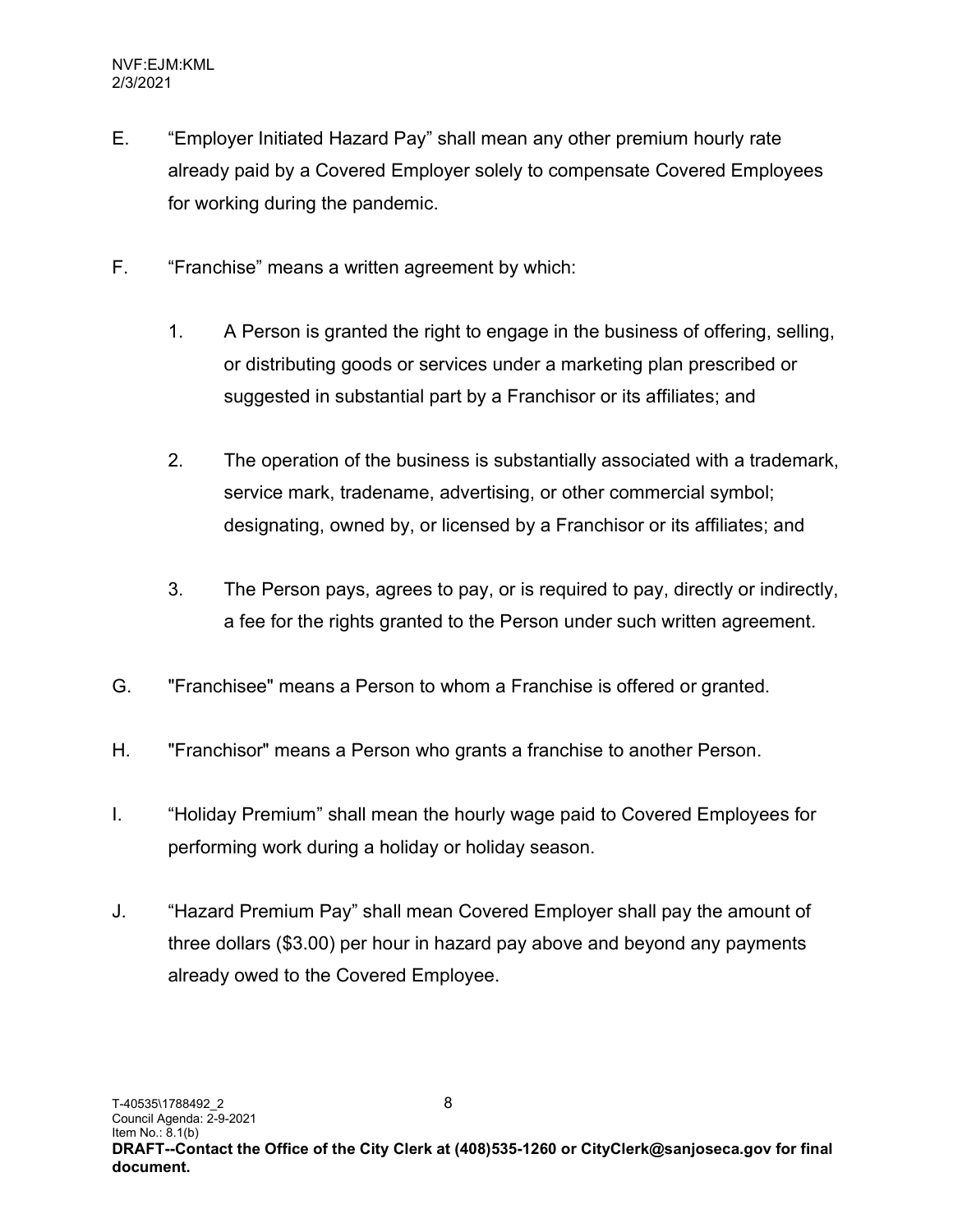- K. "Hours Worked" means the time during which a Covered Employee is subject to the control of a Covered Employer, including all the time the Covered Employee is permitted to work, and on-call.
- L. "Person" shall mean any individual, corporation, partnership, limited partnership, limited liability partnership, limited liability company, business trust, estate, trust, association, joint venture, agency, instrumentality, or any other legal or commercial entity, whether domestic or foreign.
- M. "Grocery Store" shall mean a retail store in the City of San José that sells household foodstuffs for offsite consumption, including the sale of fresh produce, meats, poultry, fish, deli products, dairy products, canned foods, dry foods, beverages, baked foods and/or prepared foods.

["Grocery Store" shall mean a retail store in the City of San José that is either:

- 1. Over fifteen thousand (15,000) square feet in size and that sells household foodstuffs for offsite consumption, including the sale of fresh produce, meats, poultry, fish, deli products, dairy products, canned foods, dry foods, beverages, baked foods and/or prepared foods; or
- 2. At least ten percent (10%) of its sales floor area dedicated to sale of nontaxable merchandise including, but not limited to, the sale of fresh produce, meats, poultry, fish, deli products, dairy products, canned foods, dry foods, beverages, baked foods and/or prepared foods.]
- N. "Retaliatory Action" shall mean the failure to hire, or the discharge, suspension, demotion, penalization, lowering of the Base Wage or Holiday Premium wage, or discrimination or any other adverse action against a Covered Employee with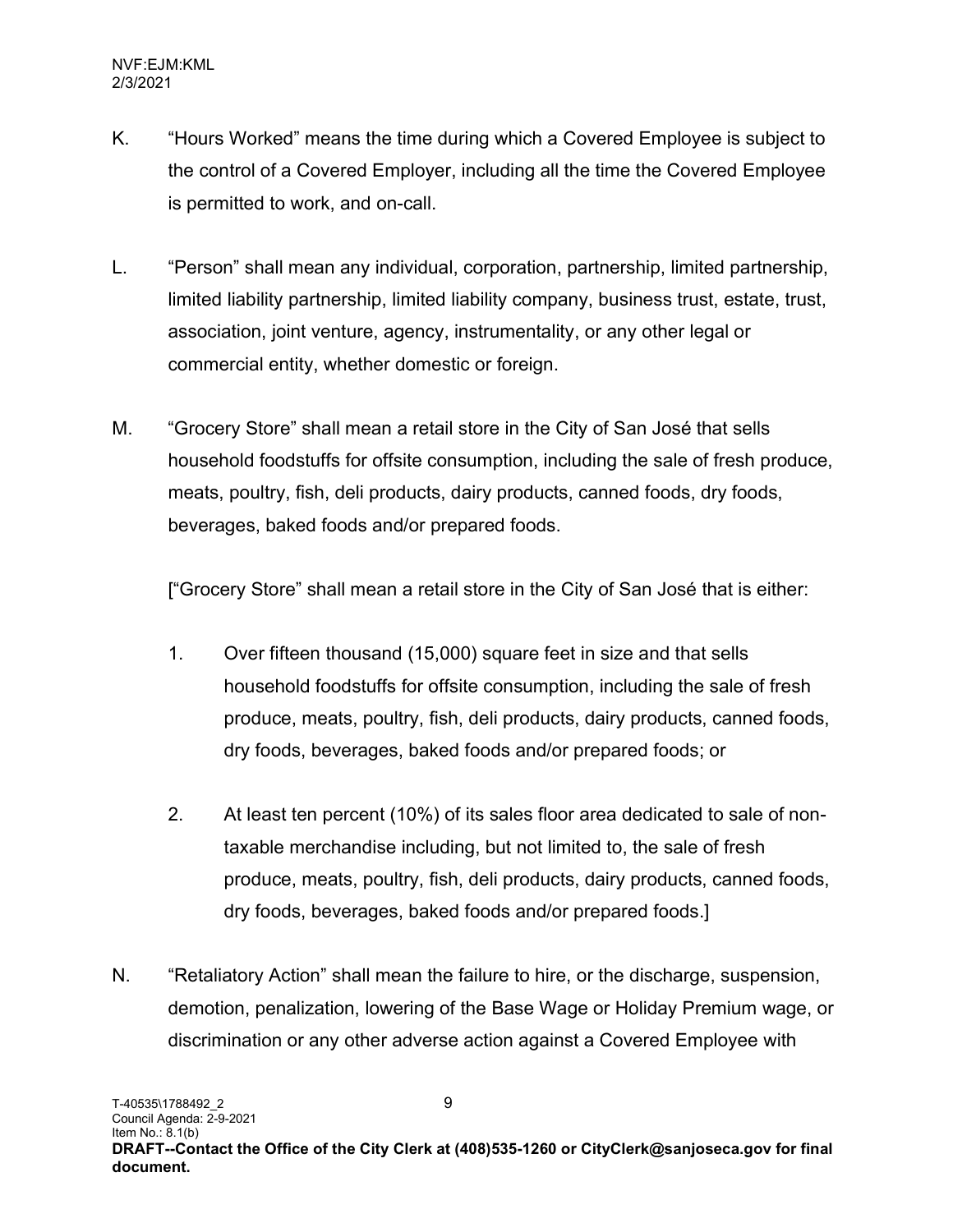respect to the terms and conditions of the Covered Employee's employment, for opposing any practice proscribed by this Ordinance, for participating in proceedings related to this Ordinance, for seeking to enforce his or her rights under this Ordinance by any lawful means, or for otherwise asserting rights under this Ordinance.

## SECTION 6. Payment of Hazard Premium Pay to Covered Employees

- A. Hazard Premium Pay. For all hours worked and in addition to the Covered Employee's Base Wage or Holiday Premium Wage, whichever applicable at the time of hours worked, Covered Employers shall pay Hazard Premium Pay to their Covered Employees. The. Covered Employers providing Employer-Initiated Hazard Pay will be credited for doing so in accordance with Section 13.
- B. Duration of Hazard Premium Pay. Covered Employers shall pay Hazard Premium Pay to all workers for any pay period during one hundred twenty (120) days from the effective date of this Ordinance. Unless extended by the City Council, this Ordinance shall expire one hundred twenty (120) days from the effective date of the Ordinance.

## SECTION 7. Protections

- A. No Covered Employer shall, as a result of this Ordinance going into effect, take any of the following actions:
	- 1. Reduce a Covered Employee's compensation;
	- 2. Limit a Covered Employee's earning capacity.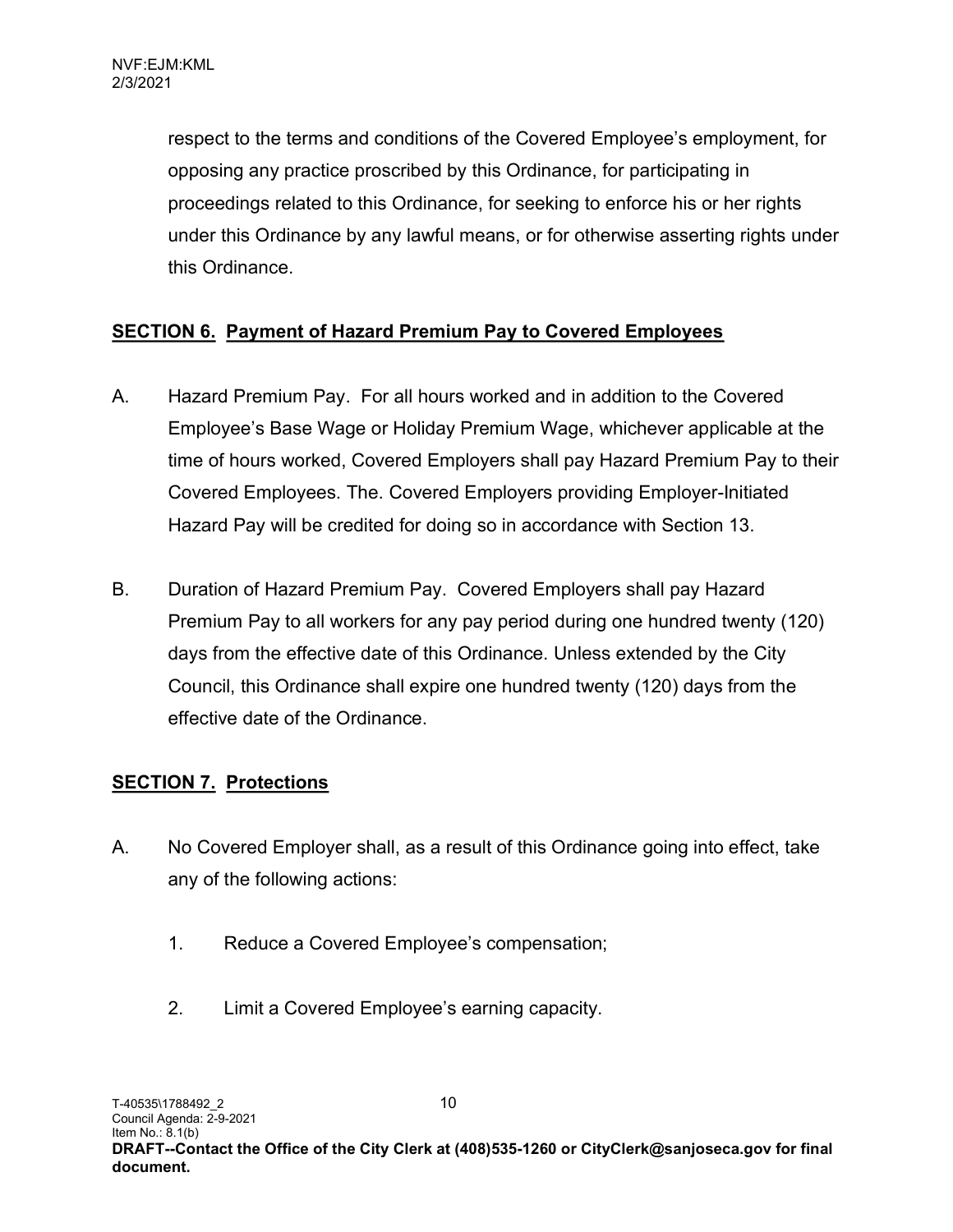B. It shall be a violation if this Ordinance is a motivating factor in a Covered Employer's decision to take any of the actions in paragraph A of this section unless the Covered Employer can prove that its decision to take the action(s) would have happened in the absence of this Ordinance going into effect.

#### SECTION 8. Notice and Posting

Every Covered Employer shall post in a conspicuous place at any workplace or job site where any Covered Employee works, a notice informing Covered Employees of their rights under this Ordinance. Every Covered Employer shall post notices in English, Spanish, and any other language spoken by at least five percent (5%) of the Covered Employees at the workplace or job site. Every Covered Employer also shall provide each Covered Employee at the time this Ordinance becomes effective or at the time of hire, whichever is later, the Covered Employer and owner or manager's name; address; telephone number; and whether it is part of a chain, integrated enterprise, or franchise associated with a franchisor or network of franchises. If the information the Covered Employer provided to the Covered Employee changes, the Covered Employer shall provide the updated information in writing within ten (10) days of the change.

#### SECTION 9. Retaliation Prohibited

It shall be unlawful for a Covered Employer or any other party to discriminate in any manner or take adverse action against any Covered Employee in retaliation for exercising rights protected under this Ordinance. Rights protected under this Ordinance include, but are not limited to: the right to file a complaint or inform any person about any party's alleged noncompliance with this Ordinance; and the right to inform any person of his or her potential rights under this Ordinance and to assist him or her in asserting such rights. Protections of this Ordinance shall apply to any Covered Employee who mistakenly, but in good faith, alleges noncompliance with this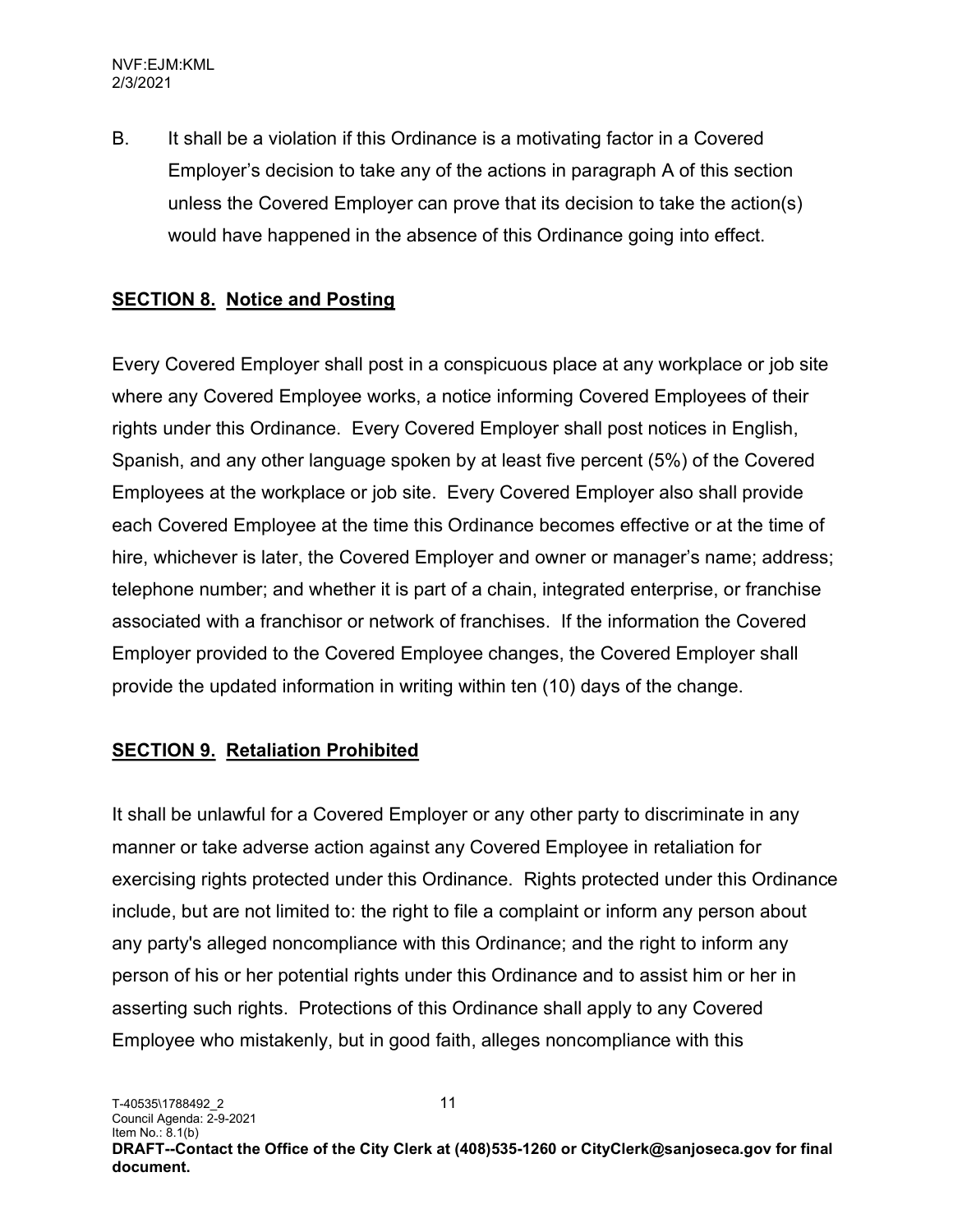Ordinance. Taking adverse action against a Covered Employee, including but not limited to lowering Covered Employees' Base Wage or Holiday Premium Wages or reduction of hours, within ninety (90) days of the Covered Employee's exercise of rights protected under this Ordinance shall raise a rebuttable presumption of having done so in retaliation for the exercise of such rights.

## SECTION 10. Enforcement

A person aggrieved by a violation of this Ordinance on or after the effective date of this Ordinance shall have the same rights to bring a civil action and the same remedies as are set forth in the Minimum Wage Ordinance in Section 4.100.090 of the San José Municipal Code, entitled "Enforcement."

## SECTION 11. Covered Employee Remedies for Violations

- A. Damages and Restitution. Every Covered Employer who violates this Ordinance, or any portion thereof shall be liable to the Covered Employee whose rights were violated for any and all relief, including, but not limited to:
	- 1. Legal and equitable relief including but not limited to reinstatement, rescission, the payment of Hazard Premium Pay unlawfully withheld, and the payment of all penalties and fines imposed pursuant to other provisions of this Ordinance or State law.
	- 2. Interest on all due and unpaid wages at the rate of interest specified in subdivision (b) of Section 3289 of the California Civil Code, which shall accrue from the date that the wages were due and payable as provided in Part 1 (commencing with Section 200) of Division 2 of the California Labor Code, to the date the wages are paid in full.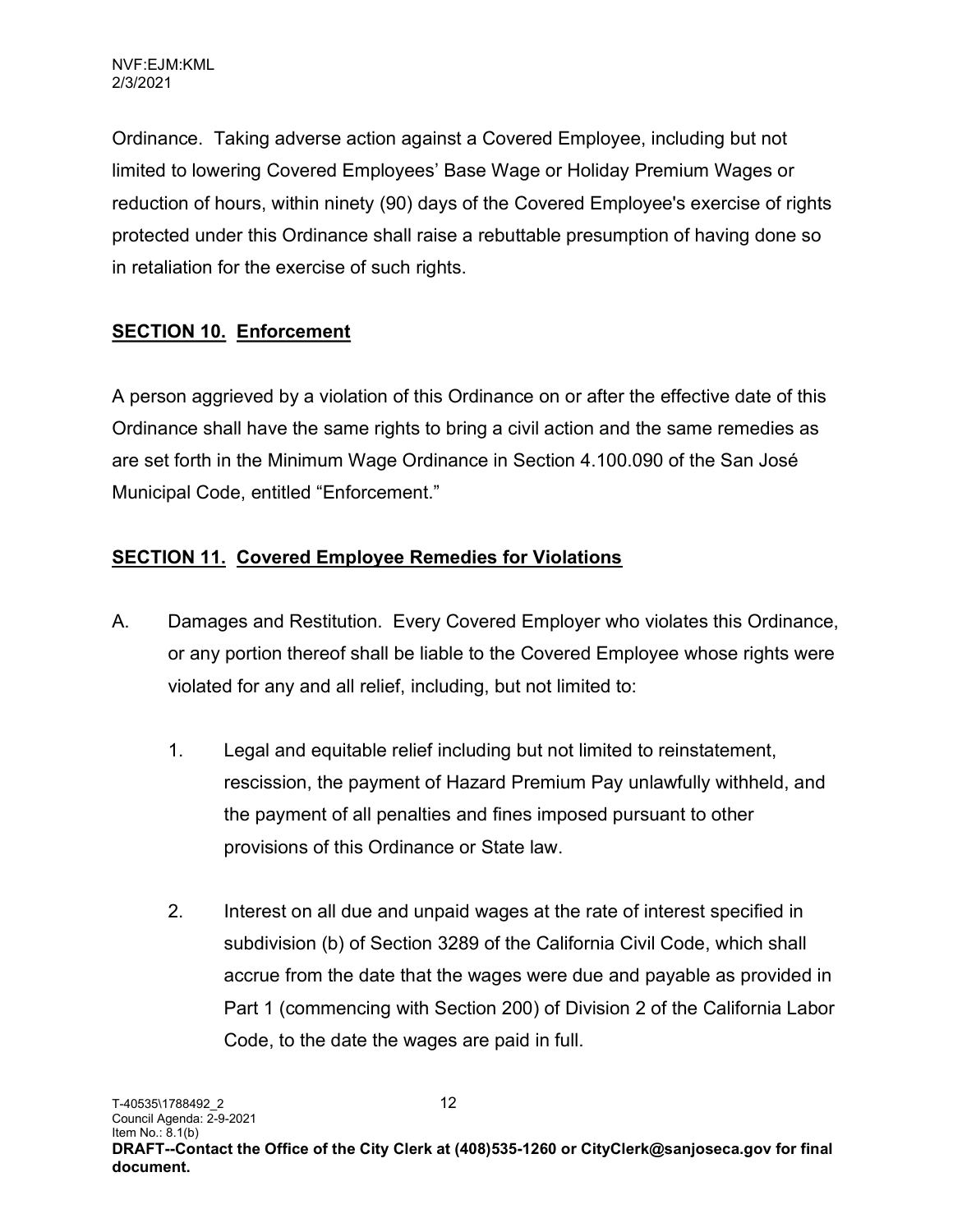B. Civil Enforcement. Any Covered Employee aggrieved by a violation of this Ordinance, or any other person or entity acting on behalf of the public as provided for under applicable state law, may bring a civil action in a court of competent jurisdiction against the Covered Employer violating this Ordinance. A Covered Employee, upon prevailing, shall be entitled to such legal or equitable relief as may be appropriate to remedy the violation including but not limited to monies to be paid pursuant to this Ordinance, back pay, reinstatement, rescission, and reasonable attorneys' fees and costs. Any other person or entity enforcing this Ordinance on behalf of the public as provided for under applicable state law, upon prevailing, shall be entitled only to equitable, injunctive and/or restitutionary relief, and reasonable attorneys' fees and costs. Nothing in this Ordinance shall be interpreted as restricting, precluding, or otherwise limiting a separate or concurrent criminal prosecution under the Municipal Code or state law. Jeopardy shall not attach as a result of any administrative or civil enforcement action taken pursuant to this Ordinance.

#### **SECTION 12. Additional Remedies**

The remedies, penalties and procedures provided under this Ordinance are cumulative and are not intended to be exclusive of any other available remedies, penalties and procedures.

#### SECTION 13. Credit for Employer-Initiated Hazard Pay

Hazard Premium Pay otherwise required under this Ordinance shall be reduced by the hourly amount of any Employer-Initiated Hazard Pay (e.g. A Covered Employer offering a two dollar (\$2.00) per hour Employer-Initiated Hazard Pay pays an additional one dollar (\$1.00) per hour in Hazard Premium Pay per this Ordinance.) Such Covered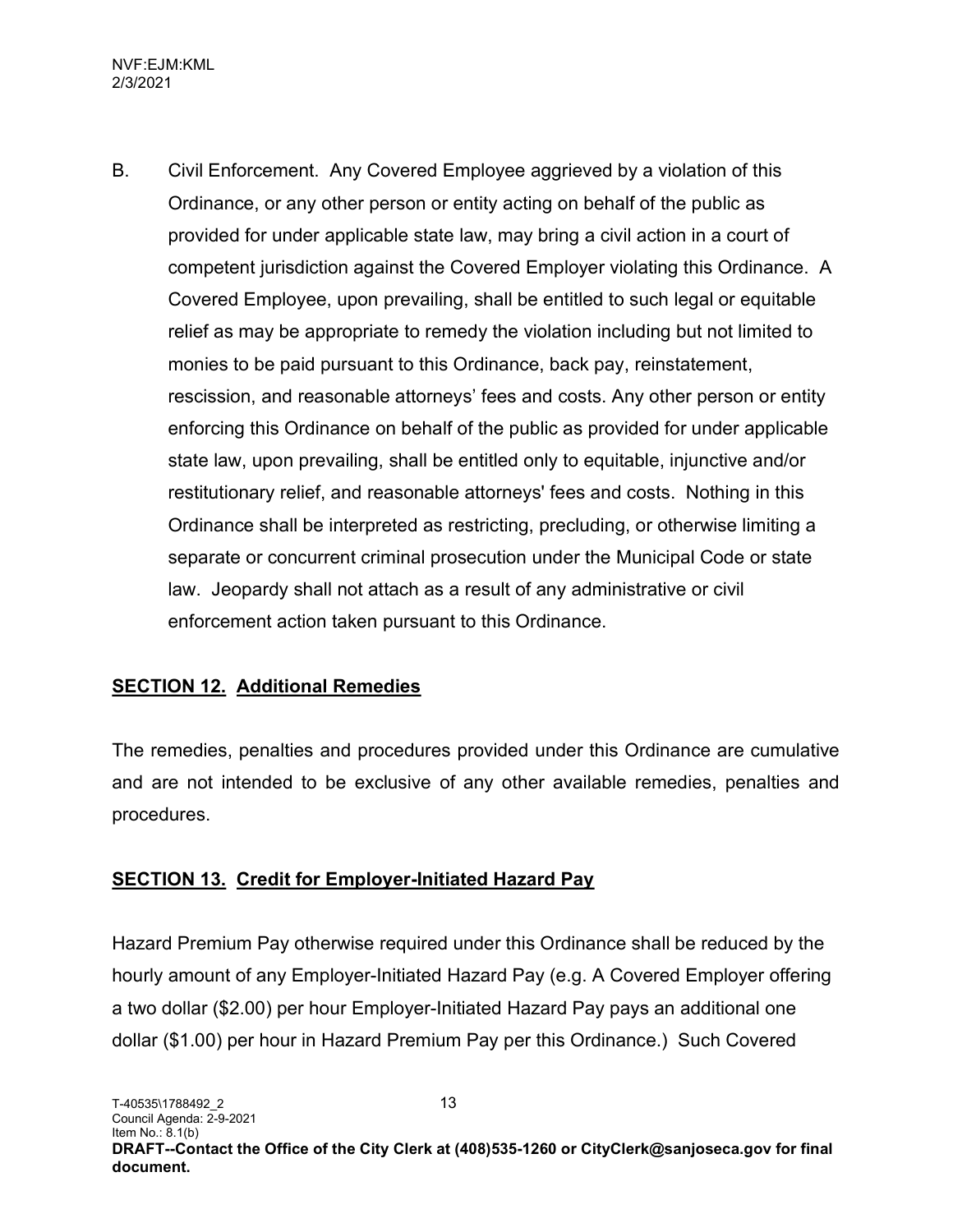Employer must demonstrate that, as of the effective date of this Ordinance and in any subsequent covered pay periods, all Covered Employees are receiving such Employer-Initiated Hazard Pay. No Covered Employer shall be credited prospectively for any past payments. No Covered Employer shall be credited for any hourly premiums already owed to Covered Employees, such as but not limited to, Holiday Premiums. Nothing herein shall be interpreted to prohibit any Covered Employer from paying more than three dollars (\$3.00) per hour in Hazard Premium Pay.

## SECTION 14. No Waiver of Rights

Any waiver by a Covered Employee of any or all of the provisions of this Ordinance shall be deemed contrary to public policy and shall be void and unenforceable except as allowed herein.

# SECTION 15. Coexistence with Other Available Relief for Specific Deprivations of Protected Rights

The provisions of this Ordinance shall not be construed as limiting any Covered Employee's right to obtain relief to which he or she may be entitled at law or in equity.

#### SECTION 16. Conflicts

Nothing in this Ordinance shall be interpreted or applied so as to create any power or duty in conflict with any federal or state law.

#### SECTION 17. Severability

If any subsection, sentence, clause or phrase of this Ordinance is for any reason held to be invalid or unconstitutional by a court of competent jurisdiction, such decision shall not